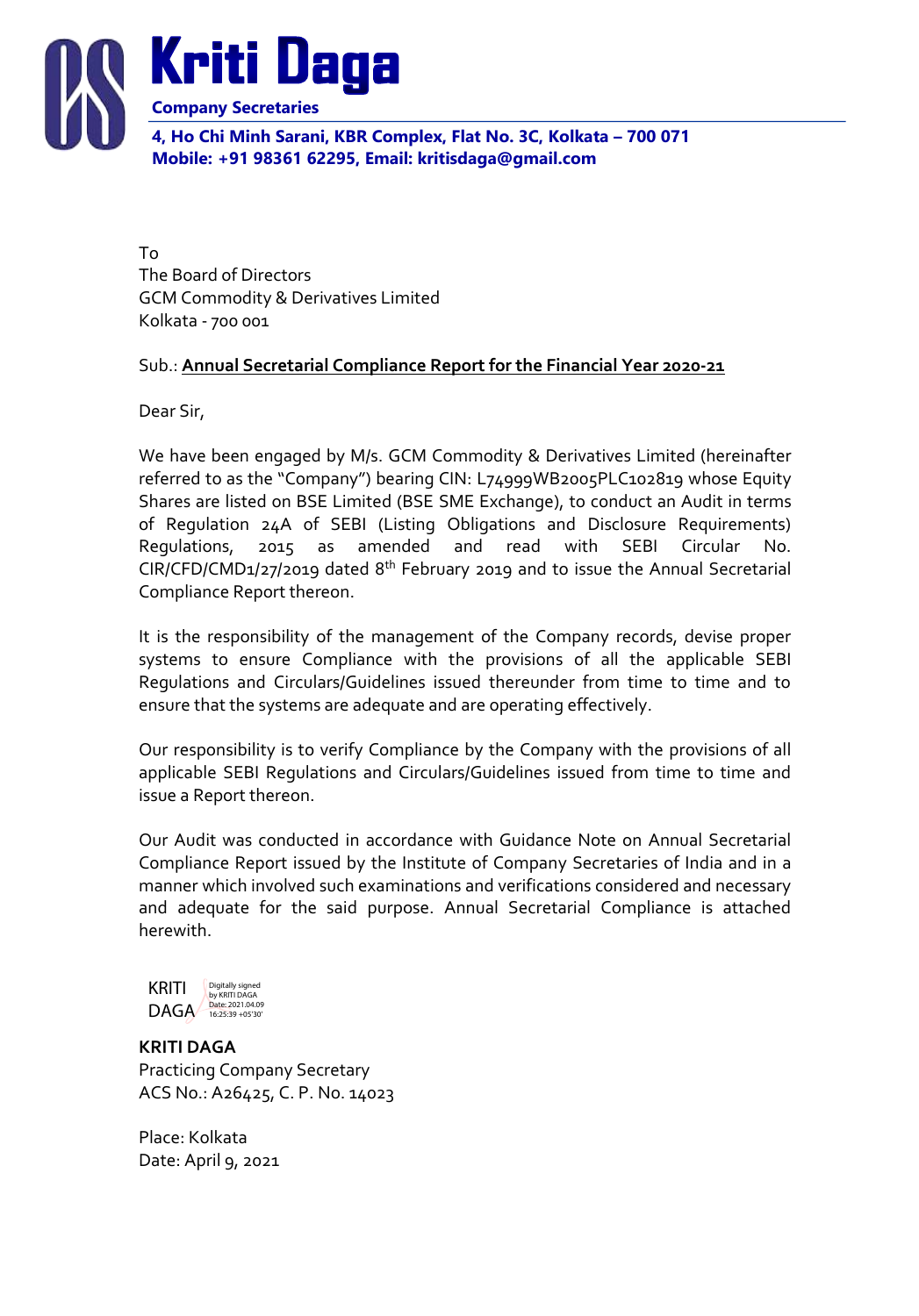

# **ANNUAL SECRETARIAL COMPLIANCE REPORT**

#### **FOR THE FINANCIAL YEAR ENDED ON 31ST MARCH 2021**

[Pursuant to Section 204(1) of the Companies Act, 2013 and Rule No. 9 of the Companies (Appointment and Remuneration of Managerial Personnel) Rules, 2014]

The Members, GCM Commodity & Derivatives Limited Kolkata – 700 001

#### **We have examined:**

- a) All the documents and records made available to us and explanations provided by the Company;
- b) the filings/submissions made by the company to the Stock Exchanges;
- c) Website of the Company;
- d) Any other documents/filings, as may be relevant, which has been relied upon to prepare this Certificate.

### **For the financial year ended on March 31, 2021 in respect of Compliance with the provisions of:**

- 1. The Securities and Exchange Board of India Act, 1992 ('SEBI Act') and the Regulations, Circular, Guidelines issued thereunder and;
- 2. The Securities Contracts (Regulation) Act, 1956 ('SCRA') and the rules made there under and the Regulations, Circular, Guidelines issued thereunder by the Securities & Exchange Board of India (SEBI);

The specific Regulations whose provisions and the Circulars/Guidelines issued thereunder have been examined, includes –

- a) The Securities and Exchange Board of India (Listing Obligations and Disclosure Requirements) Regulations, 2015
- b) The Securities and Exchange Board of India (Substantial Acquisition of Shares and Takeovers) Regulations, 2011; **Not Applicable for the period**
- c) The Securities and Exchange Board of India (Prohibition of Insider Trading) Regulations, 2015; **Not Applicable for the period**
- d) The Securities and Exchange Board of India (Issue of Capital and Disclosure Requirements) Regulations, 2018; **Not Applicable for the period**
- e) The Securities and Exchange Board of India (Share Based Employees Benefits) Regulations, 2014; **Not Applicable for the period**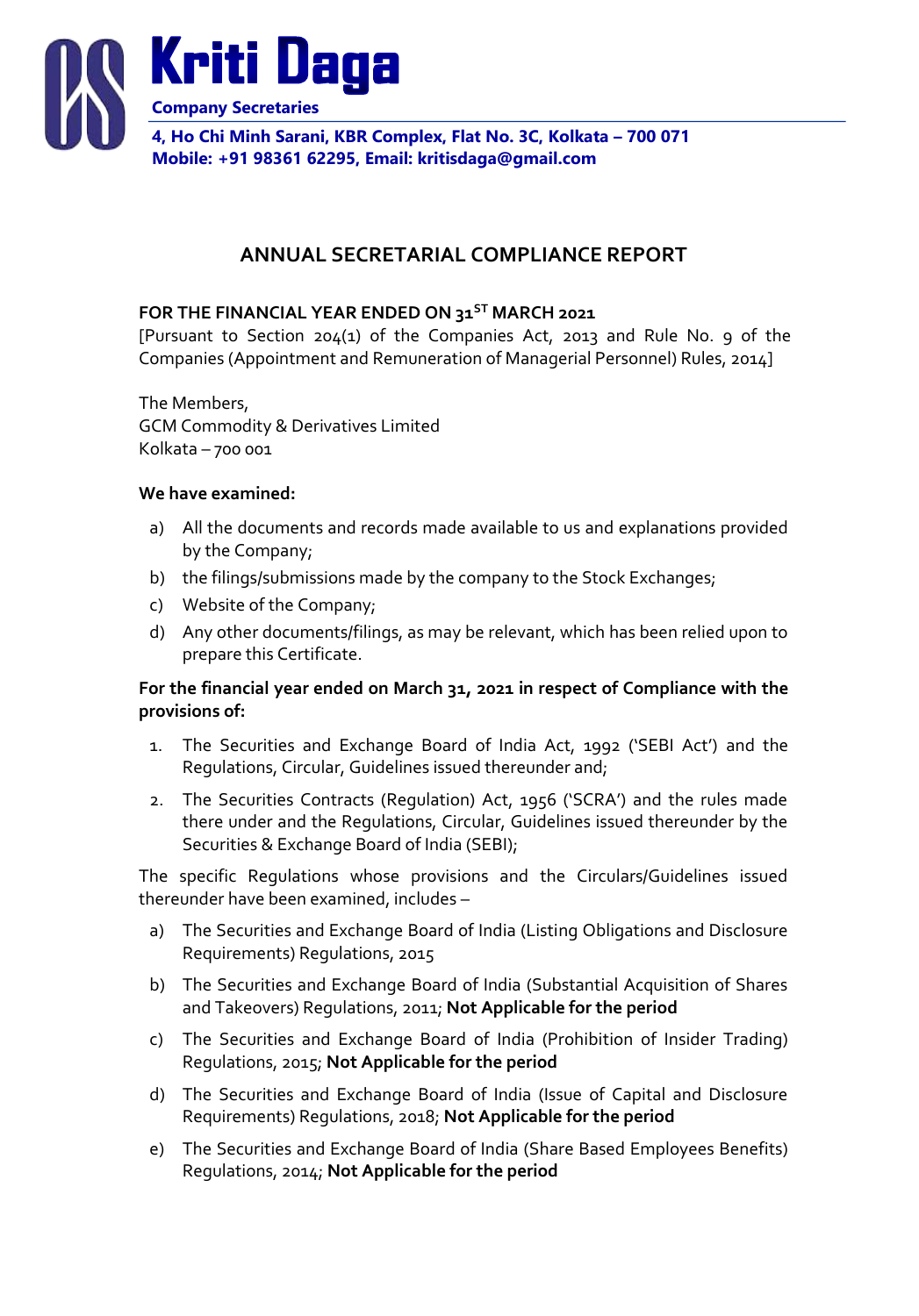

- f) The Securities and Exchange Board of India (Issue and Listing of Debt Securities) Regulations, 2008; **Not Applicable for the period**
- g) The Securities and Exchange Board of India (Issue and Listing of Non-Convertible and Redeemable Preference Shares) Regulations, 2013; **Not Applicable for the period**
- h) The Securities and Exchange Board of India (Registrars to an Issue and Share Transfer Agents) Regulations, 1993, regarding the Companies Act and dealing with client;
- i) The Securities and Exchange Board of India (Delisting of Equity Shares) Regulations, 2009; **Not Applicable for the period**
- j) The Securities and Exchange Board of India (Depositories and Participants) Regulations, 2018;
- k) The Securities and Exchange Board of India (Buyback of Securities) Regulations, 2018; **Not Applicable for the period**

and circulars/ guidelines issued thereunder and based on the above examination, we hereby report that, during the Review Period:

- a) The Company has maintained proper records under the prov1s1ons of the above Regulations and circulars/ guidelines issued there under in so far as it appears from our examination of those records.
- b) The following are the details of actions taken against the Company, its Promoters, Directors, either by the SEBI or by Stock Exchanges (including under the Standard Operating Procedures issued by SEBI through various Circulars) under the aforesaid Acts/Regulations and Circulars/Guidelines issued there under –

| Sr.            | Action     | Details of Violation                  | <b>Details</b><br>of _<br>action/ | Observations/     |
|----------------|------------|---------------------------------------|-----------------------------------|-------------------|
| No.            | Taken      |                                       | violation<br>Observations/        | Remarks of the    |
|                | by         |                                       | taken E.g. fines, remarks of      | Practicing        |
|                |            |                                       | the<br>letter,<br>warning         | Company           |
|                |            |                                       | debarment, etc.                   | Secretary, if any |
| $\mathbf{1}$ . | <b>BSE</b> | Regulation<br>Late<br>34 <sub>1</sub> | Fine of ₹ 44,000/- levied of      | Not Any           |
|                |            | filing of Annual Report               | delayed submission                |                   |
|                |            | 2020                                  |                                   |                   |
| 2.             | <b>BSE</b> | Requlation 29(3), Late                | Fine of ₹ 10,000/- levied of      | Not Any           |
|                |            | filing of Related Party               | delayed submission                |                   |
|                |            | transactions                          |                                   |                   |

c) During the period under review the Company has complied with the provisions of the Act, Rules, Regulations, Circulars, Guidelines, Standards, etc. mentioned above, except in respect of matters specified below: